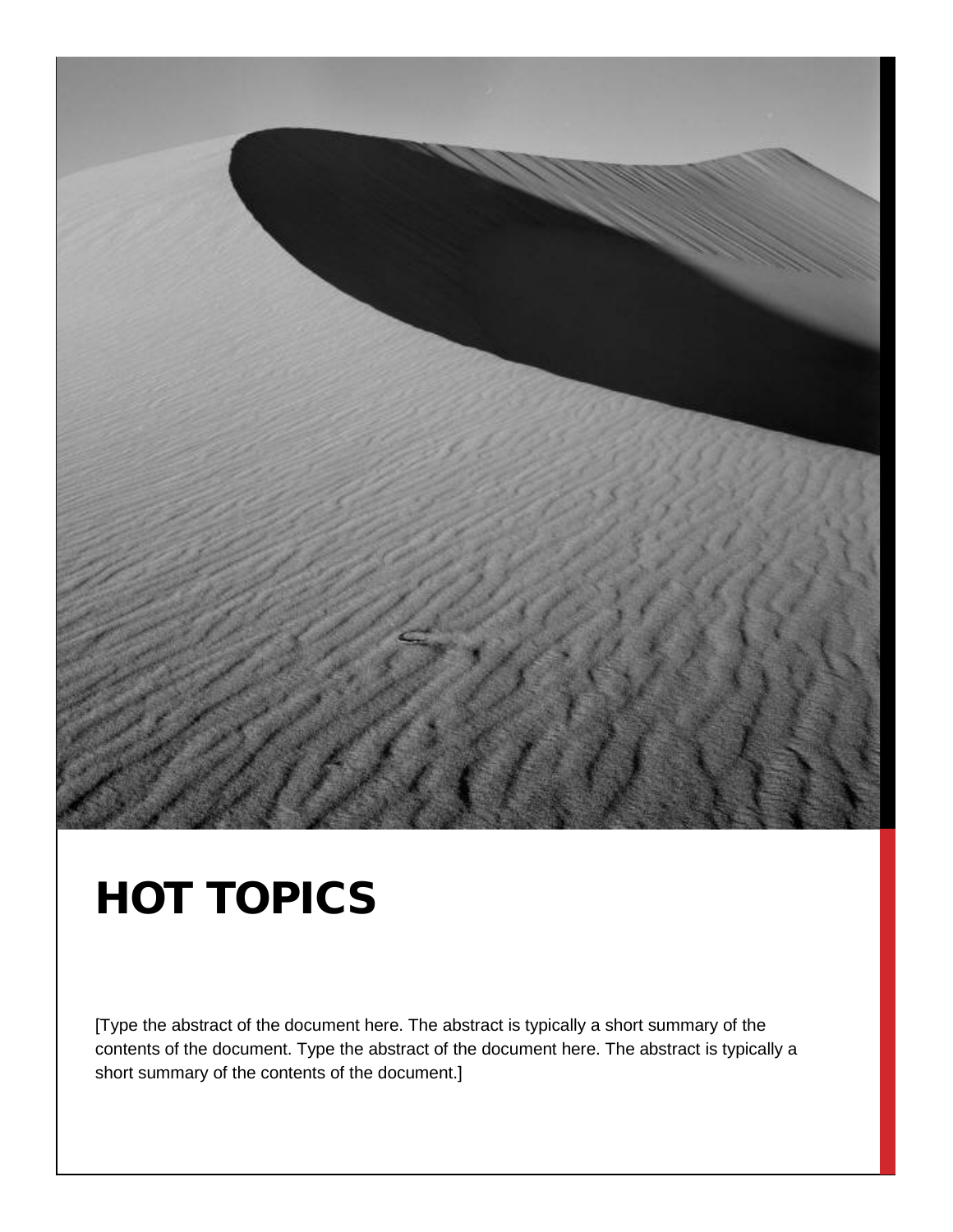## HOT TOPICS JUNE 2018

PENTAGON PUSHES NATO FOR MORE TROOPS TO HELP MAINTAIN SECURITY IN IRAQ, WASHINGTON TIMES, 29 MAY 2018 SECDEF negotiating for more troops. [Click Here](https://www.washingtontimes.com/news/2018/may/29/james-mattis-pentagon-push-nato-more-troops-iraq/) 

RUSSIA SEETHING: POLAND WANTS PERMANENT U.S. MILITARY BASE, WILLING TO PAY \$2 BILLION FOR IT WASHINGTON TIMES, 28 MAY 2018 [Click Here](https://www.washingtontimes.com/news/2018/may/28/poland-wants-permanent-us-military-base-willing-pa/) 

SMART RIFLES FOR FOOT SOLDIERS: ARMY NEXT GENERATION SQUAD WEAPON (NGSW) PROTOTYPE CONTRACTS OUT IN JUNE BREAKING DEFENSE, 29 MAY 2018 Kentucky Long Rifles no more. [Click Here](https://breakingdefense.com/2018/05/smart-rifles-for-foot-soldiers-army-ngsw-prototype-contracts-out-in-june/) 

ARMY BUILDS ROBOT ATTACK TANKS AND GROUND WAR DRONES WARRIOR MAVEN, 29 MAY 2018 Skynet coming online? [Click Here](https://www.themaven.net/warriormaven/land/army-builds-robot-attack-tanks-and-ground-war-drones-KqnAqR_xHU6R6bPrJBtOsg/) 

PENTAGON TO TEST COMBAT RATIONS SPECIALLY DESIGNED FOR INFANTRY TROOPS, MILITARY.COM, 29 MAY 2018 "I'll trade you a Pork Chow Mein." [Click Here](https://www.military.com/kitup/2018/05/29/pentagon-test-combat-rations-specially-designed-infantry-troops.html) 

RARE TOUR GIVEN OF MILITARY OPERATIONS INSIDE CHEYENNE MOUNTAIN, CBS DENVER, 11 MAY 2018 Take a virtual tour of NORAD. [Click Here](http://denver.cbslocal.com/2018/05/11/tour-military-operation-cheyenne-mountain-norad/) 

THE BIGGEST OBSTACLE TO THE PENTAGON'S WAR ON SEXUAL ASSAULT: THE MILITARY JUSTICE SYSTEM, PACIFIC STANDARD 29 MAY 2018 Is it time to rethink Article 37, UCMJ? [Click Here](https://psmag.com/news/the-biggest-obstacle-to-the-pentagons-war-on-sexual-assault-the-military-justice-system)

SENATE ORDERS PENTAGON TO REVIEW CHILD-ON-CHILD SEX ABUSE ASSOCIATED PRESS, 26 MAY 2018 [Click Here](https://www.apnews.com/166a1a58dae245b1893fbf329f80b159)